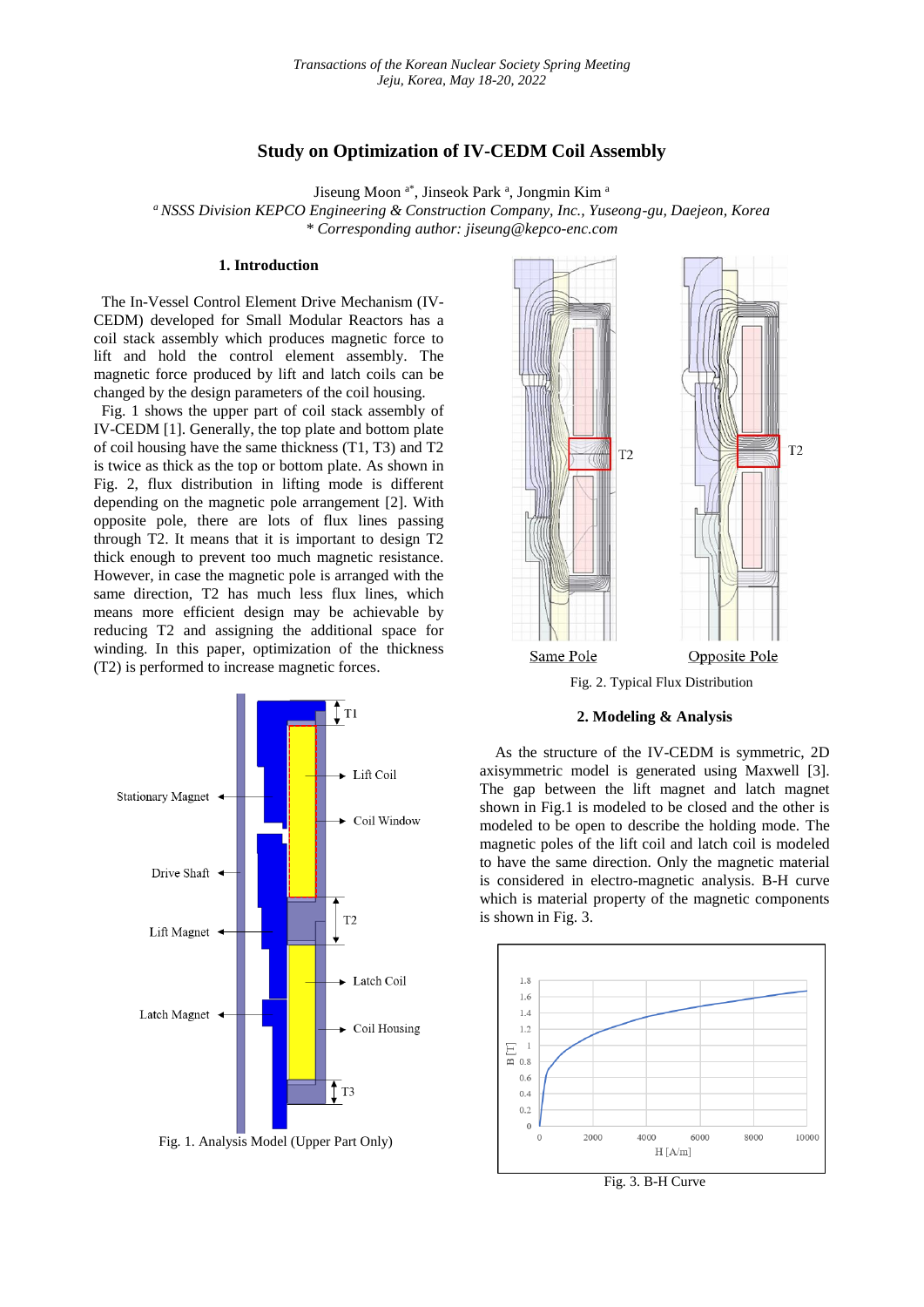There are two modes to calculate the magnetic force; the holding mode and the lifting mode. For the holding mode, the input current of 6A is assumed for the latch coil. For the lifting mode, the latch coil is also energized with 6A and the lift coil is assumed to have 12A. Magnetic forces under the two modes are calculated.

Table 1 shows the analysis cases. As shown in Fig. 4, the size of coil window increases as much as T2 decreases so that winding turns of lift coil and latch coil also increase. In this paper, the winding turns increase by 9 turns every cases, equal to adding the 1 layer of coil. Other design parameters are fixed to simplify the study.

| Table 1. Analysis Cases |                      |            |          |
|-------------------------|----------------------|------------|----------|
| Case                    | <b>Winding Turns</b> |            | $T2/T1*$ |
|                         | Lift Coil            | Latch Coil |          |
| 1                       | Original             |            | 2        |
| 2                       | $+9$ turns           |            | 1.76     |
| 3                       | $+18$ turns          |            | 1.52     |
| 4                       | $+27$ turns          |            | 1.27     |
| 5                       | $+36$ turns          |            | 1.03     |
| 6                       | $+45$ turns          |            | 0.79     |
|                         | $+54$ turns          |            | 0.55     |

\* Thickness ratio of T1 and T2



Fig. 4. Analysis Model of Case 1, 4 and 7

# **3. Results & Review**

Fig. 5 shows the analysis results. The calculated magnetic forces are compared with the required forces of the lifting and holding modes.



In lifting mode, as T2 decreases, both lifting and holding forces increase. Since magnetic flux does not pass through T2, decrease of T2 has almost no effect on magnetic forces. Therefore, the magnetic forces increase due to the increment of the winding turns.

In holding mode, on the other hand, T2 is a part of the major path for magnetic flux as shown in Fig. 6. So magnetic force decreases from certain point (Case 4) where the effect of magnetic saturation overwhelms the effect of winding turns increase.



Fig. 6. Flux Density of Case 4